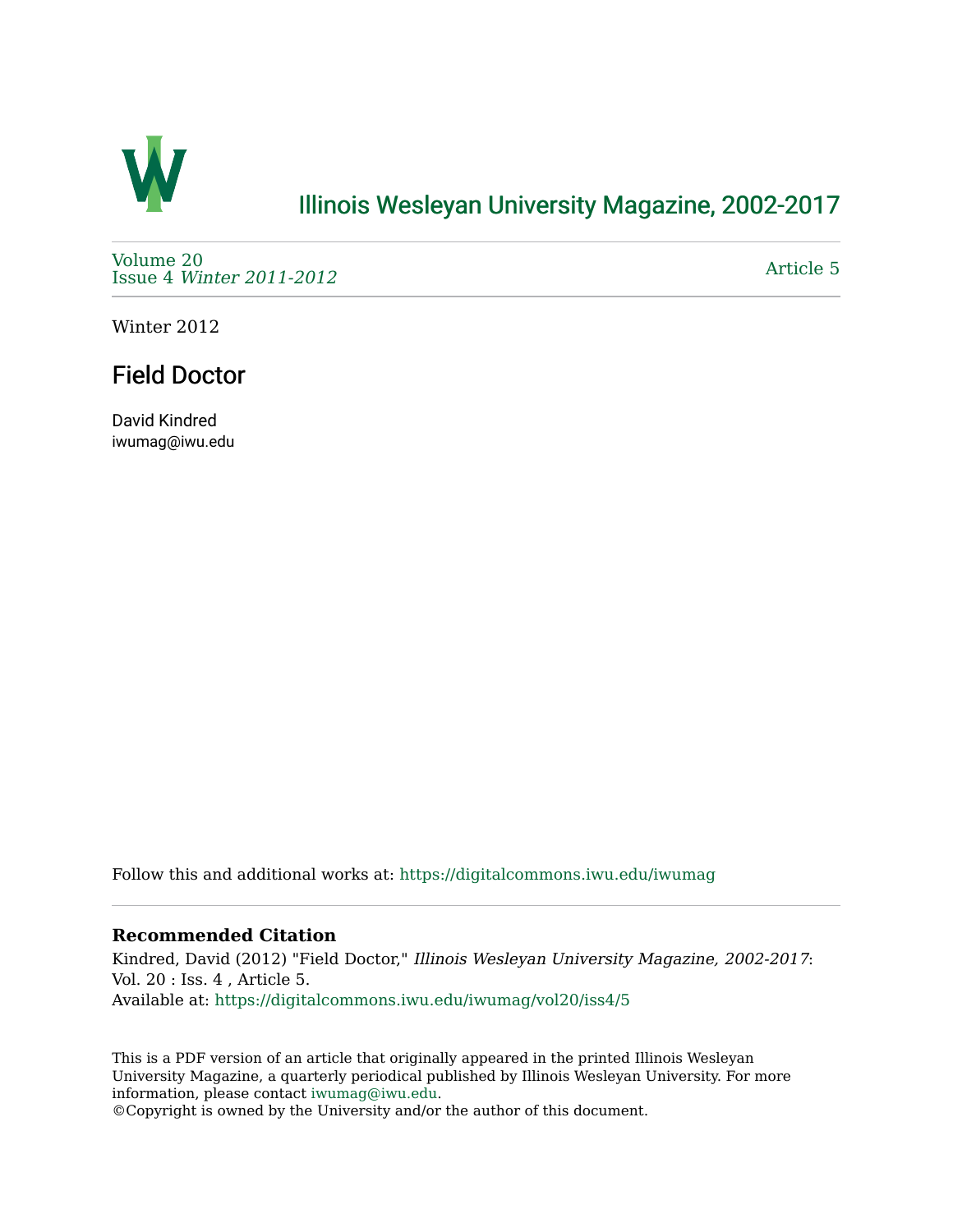# Field Doctor

As team chiropractor for the Chicago Bears, Josh Akin '03 helps keep gridiron warriors at the top of their game.

#### **Story by DAVID KINDRED '63**



**A chemistry major at IWU, Akin also played quarterback for the Titans. His connection with the Bears began four years ago when a sports agent brought a client to the doctor's clinic, Chicago Chiropractic and Sports Medicine in suburban Northfield**

In American sports today, the National Football League is the ultimate spectacle. When the Chicago Bears play a Sunday afternoon home game, as many as 61,500 fans make their way to Soldier Field. They will see many things, but not everything. Four and five hours before kickoff, early-rising Bears come to the team's training room under the great old stadium's bleachers. There they stretch out for the team's chiropractor, Josh Akin '03.

"My job is to help get them ready," Akin says.

Ready for what?

"Ready, physically, for the game," he says.

Here the doctor allowed himself a wry smile. Better than most, he knows what football can do to a body. He has been there, done that. Akin was a quarterback at Illinois Wesleyan. He was a good one, once named the best in his conference and his team's most valuable offensive player. To see him today, tall and lean, is to imagine Akin could suit up for the Titans tomorrow — except that he graduated eight years ago. Now, as Dr. Joshua Akin, he arrives at Soldier Field at 8 a.m. on game days.

By 8:30 a.m., he's busy. The Bears know the day's work will leave them feeling as if they've been run over by a car which then backed up to run over them again. As many as 20 players

may come to Akin in the training room. All hope the doctor's ministrations will help minimize the pain to come. Akin's goal is to "increase flexibility, put their bodies in balance and overall make them feel strong so they can perform at their highest levels."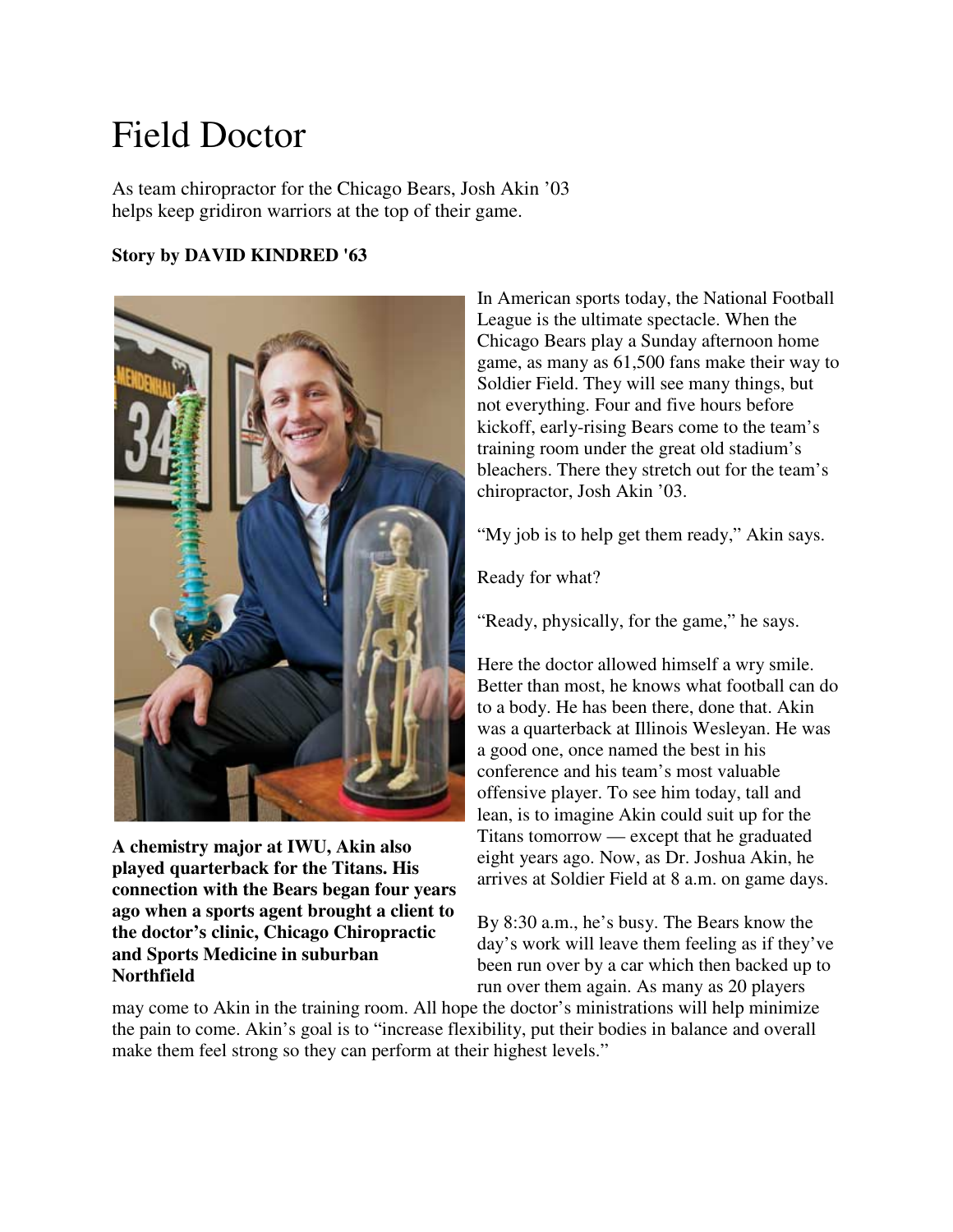Akin is one of a growing number of chiropractors hired by professional sports organizations. According to the Professional Football Chiropractic Society, all 32 NFL teams provide chiropractic physician services. Akin's connection with the Bears began four years ago when a sports agent brought a client to the doctor's clinic, Chicago Chiropractic and Sports Medicine in suburban Northfield.

Maybe a dozen Bears now come to the clinic for treatment on Mondays and Tuesdays after weekend games. Wednesdays and Fridays, Akin goes to the team's training facility. Every game, home and away, he is on the sidelines. His website carries a testimonial from Bears quarterback Jay Cutler, who says, "Dr. Akin has played a significant role in keeping me on the field week in and week out. Whether it is my legs, back, neck or shoulder that need attention, Dr. Akin has provided me with care to keep me healthy."

For an NFL quarterback, "healthy" is a relative term. He is liable to take more punishment on a Sunday than an ordinary person takes in a lifetime. That's because professional football is full of big people who are, in the words of legendary coach Bear Bryant, "agile, mobile and hostile." It's a long way from Illinois Wesleyan's Division III level to the major leagues of football and baseball. Akin sees it with the Bears and his other Chicago client, the Cubs, with whom he works at least once during each homestand.

"There are significant physical specimens in both baseball and football," he says. "They're all superb athletes at the top of their skill levels." Baseball injuries tend to result from repetitive motions that put stress on joints, while NFL injuries more often are the result of collisions at speed. "With the speed of 300-pound men, it's like a car crash," Akin says. "There's a whole shifting of the body's structure."

It then becomes the doctor's job to put the pieces together in ways that will keep them together another week. It's a process he first encountered as a patient. During Akin's high school football years at Benet Academy in Lisle, Ill., his next-door neighbor in Naperville was a chiropractor. Nick Gatto's chiropractic treatment became a habit. Even through his college years, after Titan games in the Chicago area, Akin would visit the doctor. Gatto's work was so influential, Akin said, that "even as a freshman, not knowing for sure what I wanted to do, I knew it would be something medical."

A chemistry major, Akin says Illinois Wesleyan "prepared me to succeed through a workload of demanding courses" that built the groundwork for a second degree in life sciences and graduate classes at the Logan College of Chiropractic in St. Louis.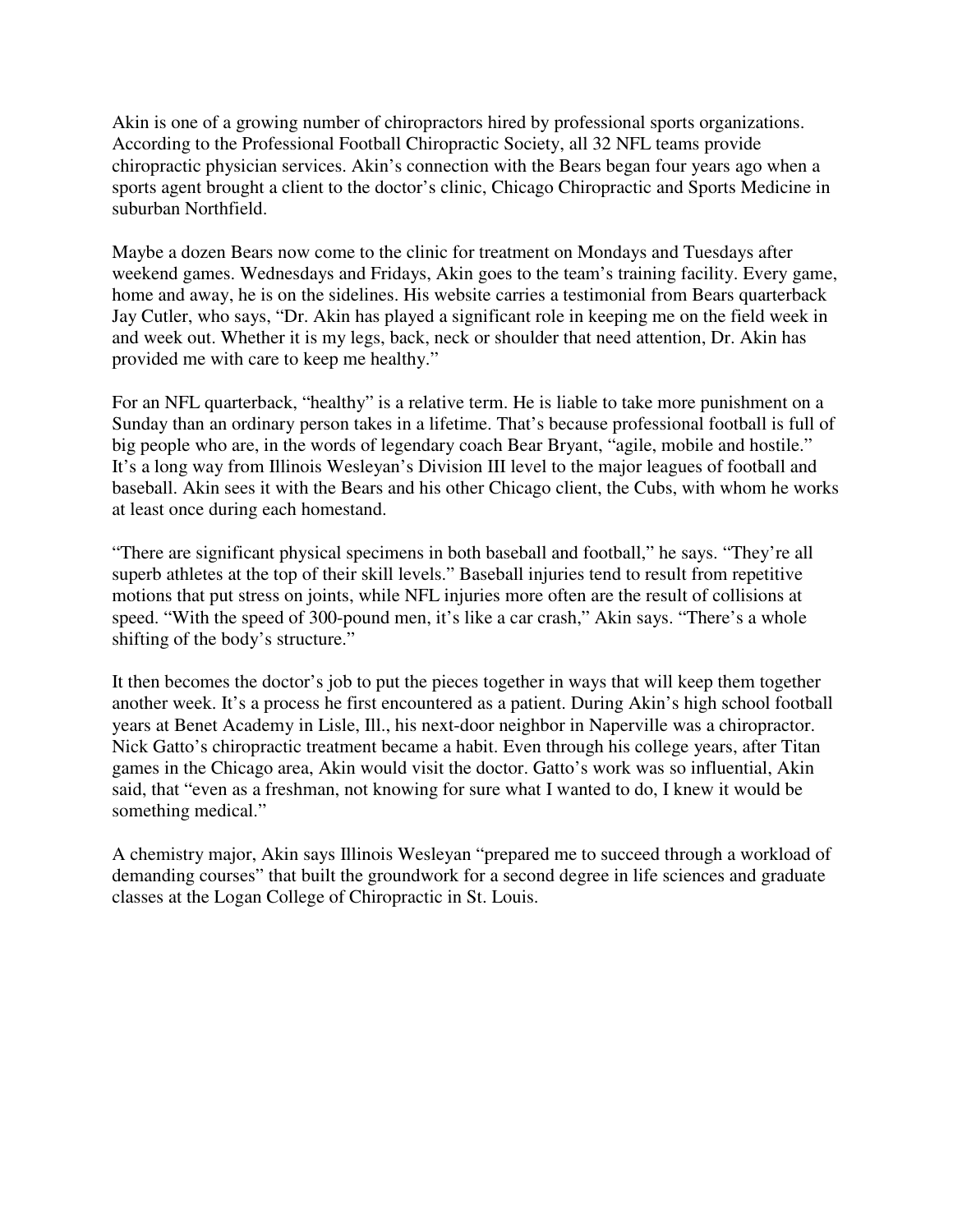Now in his fifth year of private practice, Akin specializes in both chiropractic and active release technique (ART) therapy. On his website, Akin writes, "A combined treatment of spinal manipulation and ART results in an increased range of motion which accelerates the healing process and drastically reduces the recurrence of injuries."

Though he was Illinois Wesleyan's starting quarterback for less than two full seasons, Akin ranks in the Titans' top 15 in several season and career passing statistics. He knows nothing of those numbers, but now, even a decade later, he remembers the final game of his junior season — because the Titans needed to defeat Millikin University for a share of the championship of the College Conference of Illinois and Wisconsin (CCIW).



**Akin's goal for players is to "increase flexibility, put their bodies in balance and overall make them feel strong so they can perform at their highest levels."**

It was a Saturday afternoon, Nov. 10, 2001. With just over five minutes to play, Wesleyan trailed, 20-16. The Titans were backed up to their own 12-yard line.

Akin completed three of four passes for 25 yards before facing the game's most important situation. It was fourth down, three yards to go, at Millikin's 42-yard line with fewer than three minutes to play. Back to pass, Akin looked to the planned receiver only to see him covered. He looked for help on the other side. There he found tight end Shaun Friziellie '02 for 10 yards to keep the Titans' hopes alive.

Then, on second down at the 32-yard line, Akin rolled out and went all the way for the gamewinning touchdown. On the 88-yard drive, Akin had passed for 35 yards and run for 32. For the game, he threw for 113 yards and ran for 80 more.

His senior season, Akin was all-CCIW and the Titans' MVP offensively; he accounted for half the team's touchdowns, five by running, 15 by passing.

"The great thing about Division III is that football's not a full-time job the way it is in Division I," Akin says. "You get to enjoy your time, do hard academic work, and it's still really good football."

It's impossible to know exactly how the Illinois Wesleyan experience shaped the next decade of Akin's life. But it is possible, for the fun of it, to do a measurement in miles. During his senior season, his longest road trip to a Titan game was a 340-mile bus ride to La Crosse, Wis. Ten